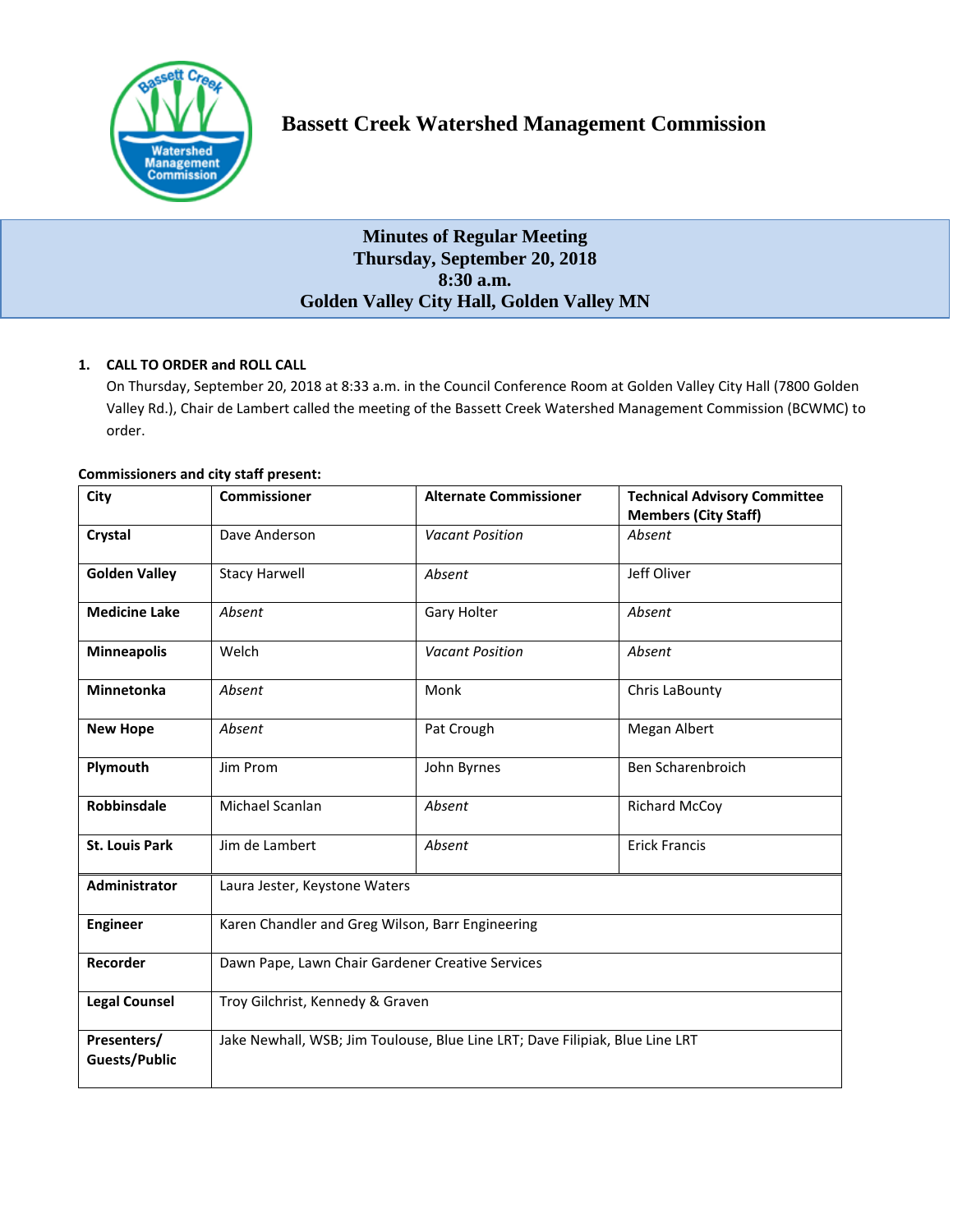#### **2. CITIZEN FORUM ON NON-AGENDA ITEMS**  None.

#### **3. APPROVAL OF AGENDA**

Chair de Lambert welcomed new Commissioner Dave Anderson from Crystal and Minnetonka TAC member Chris LaBounty to the meeting.

**MOTION:** Commissioner Prom moved to approve the agenda. Commissioner Welch seconded the motion. Upon a vote, the motion carried 9-0.

#### **4. CONSENT AGENDA**

Commissioner Welch asked to pull Item G – Approval of Grant Agreement for BWSR's Watershed Based Funding Grant Program from the consent agenda. That item was added to the business section as 5F.

The following items were approved as part of the consent agenda: August 16, 2018 Commission meeting minutes, September 2018 financial report, payment of invoices, approval of Blue Line Light Rail Transit Floodplain Mitigation Project, approval to reimburse Commissioner Scanlan for conference registrations, approval to send Administrator Jester to Water Resources Conference.

| TOTAL GENERAL FUND BALANCE                 | \$578,319.98      |
|--------------------------------------------|-------------------|
| TOTAL CASH & INVESTMENTS ON-HAND (9/12/18) | \$3,197,675.34    |
| CIP Projects Levied - Budget Remaining     | (54,038,913.10)   |
| <b>Closed Projects Remaining Balance</b>   | (S 841, 237.76)   |
| 2012-2016 Anticipated Tax Levy Revenue     | \$4,537.93        |
| 2017 Anticipated Tax Levy Revenue          | \$3,895.88        |
| Anticipated Closed Project Balance         | $($ \$832,803.95) |

The general and construction account balances reported in the September 2018 Financial Report are as follows: Checking Account Balance **\$ 578,319.98** \$ 578,319.98

**MOTION**: Commissioner Prom moved to approve the consent agenda as amended. Alternate Commissioner Crough seconded the motion. Upon a vote, the motion carried 9-0.

#### **5. BUSINESS**

#### **A. Review Draft Feasibility Study for Crane Lake Improvement Project via Ridgedale Drive (CL-3)**

Administrator Jester reminded the Commission that although this is a 2020 CIP project, the feasibility study is ahead of schedule in order for work to coincide with the Ridgedale Drive Reconstruction Project.

Chris LaBounty with the City of Minnetonka gave a short overview of the Ridgedale Drive Reconstruction project. He reported the reconstruction project will result in a reduction of 1.5 acres of impervious surface and noted the city aims to use the opportunity to improve the water quality of Crane Lake. He noted the soils are poor in this area so infiltration is not an option and he noted there is an impending chloride impairment in Crane Lake.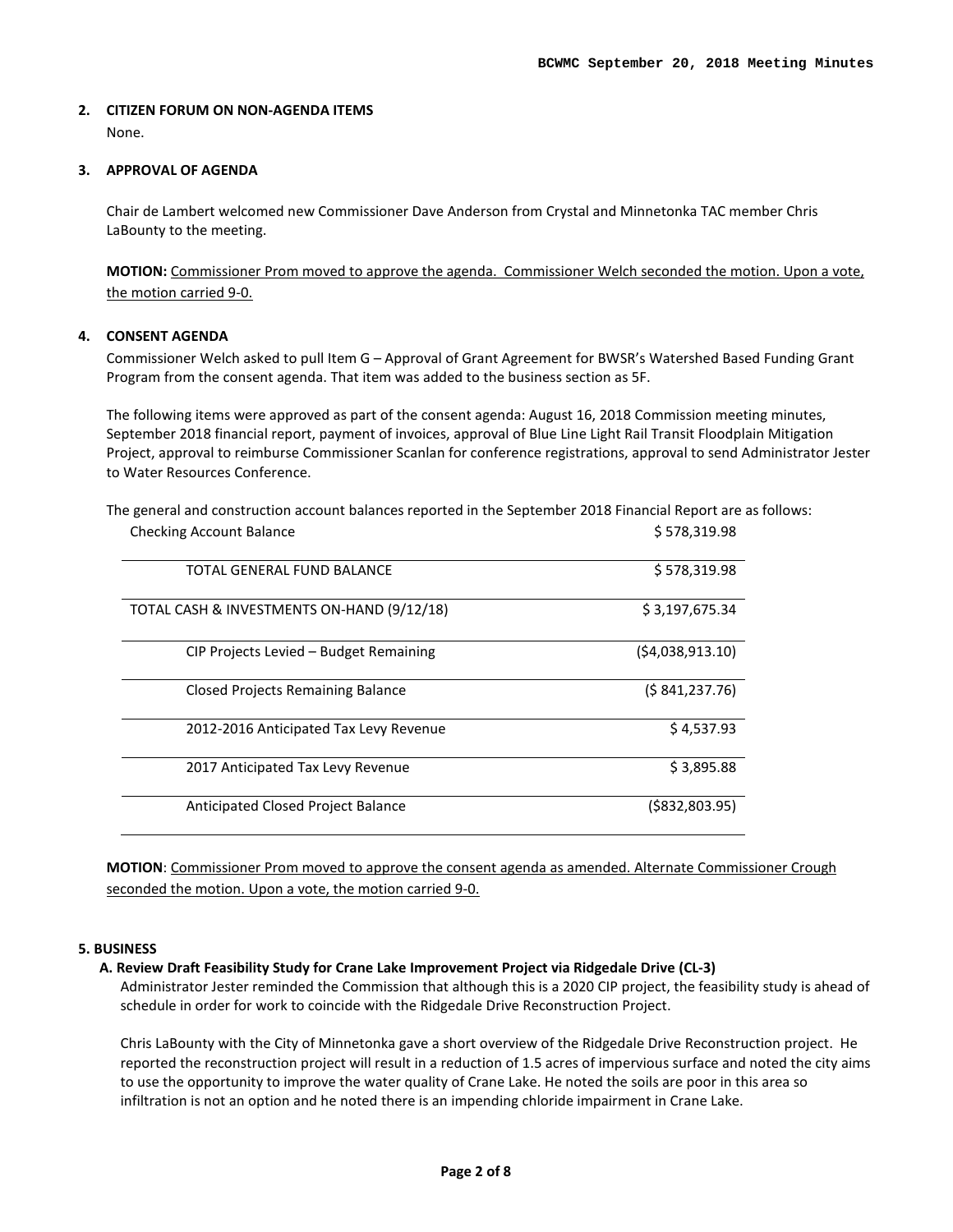WSB Engineer, Jake Newhall, gave an overview of options that were investigated as part of the feasibility study. He reported the existing large regional ponds are doing a good job of pollutant removal and it would be difficult to retrofit those basins.

Mr. Newhall noted the water quality improvement would be constructed as part of the city's Ridgedale Drive Reconstruction project, scheduled for construction in 2019. The feasibility analysis identified eight water quality improvement options that were then narrowed down to three based on feasibility and impact, including:

- 1) installing stormwater runoff BMPs to provide treatment systems for runoff not currently receiving treatment prior to discharge to Crane Lake
- 2) periodically dosing stormwater ponds with alum
- 3) diverting high chloride snow-melt runoff to sanitary sewer

Mr. Newhall reported that Option 1 would treat stormwater runoff from 13.4 acres that currently flows to Crane Lake without treatment. This option includes constructing a stormwater pond or underground treatment system in the southeast part of the study area, either in public right-of-way, the Ridgedale shopping center, or in a private parking lot at the Sheraton Minneapolis West hotel, adjacent to Crane Lake. The feasibility study indicates that treatment could be provided through sedimentation, skimming, or filtration. This alternative would require coordination with private property owners and an easement for the proposed stormwater utilities, especially if located in the private parking lot.

Mr. Newhall reported that Option 2 would use alum in Ridgedale Pond to reduce internal phosphorus loading and reduce total phosphorus in the water column. He reported that Option 3 would pump snowmelt runoff from the Ridgedale Pond watershed to the Metropolitan Council Environmental Services (MCES) sanitary sewer, to reduce chlorides reaching Crane Lake. The snowmelt runoff may be captured in an underground storage tank or pumped directly from Ridgedale Pond. He noted this option will require permitting by the MCES to allow diverting snowmelt runoff with high chloride concentrations to the sanitary sewer. It was noted that this option does not reduce the private application of chlorides in the watershed. Rather, it would divert the chloride load away from Crane Lake, send the salty water to a wastewater treatment plant that would ultimately discharge into the Mississippi River. (Wastewater treatment plants do not remove chlorides.)

Commissioner Scanlan pointed out that this would just be moving the problem downstream and that about 30 million people depend on the Mississippi River for drinking water. He noted that the whole cost of the system should be taken into consideration. Chair de Lambert also indicated that Option 3 did not seem appropriate and expected it would be difficult to get MCES to agree to stormwater diversion to the sanitary sewer.

There was further discussion about the high chloride levels in Crane Lake measured at 450 mg/l in July and estimated to be closer to 1000 mg/l in the spring. Mr. LaBounty noted that the city has and will continue to work with Ridgedale Mall property managers regarding the overuse of salt. There was also discussion about the possible implementation of a reverse osmosis system (RO) to remove salt from the water. Mr. Newhall noted the RO system is 95-98% effective and that when this project began, he thought that the RO system would be the answer, but the waste is highly concentrated with chlorides that would be sent to the wastewater treatment plant, so it doesn't solve the problem and it's very expensive to operate.

**MOTION**: Commissioner Scanlan moved to remove the option to divert high chloride snow-melt runoff to the sanitary sewer from the list of possible options to implement. Commissioner Prom seconded the motion.

#### Further discussion:

Engineer Chandler stated that she had a lot of comments that are included in the review memo and noted there are many issues and questions to work through as the study is refined.

Commissioner Welch asked Administrator Jester why is this a CIP Project. She replied that it was added after a recommendation from the TAC and approval by the Commission because of the opportunity to install BMPs when Ridgedale Drive is being reconstructed. Engineer Chandler added that the Crane Lake watershed management plan called for best management practices in this part of the watershed. Mr. LaBounty added that this is an opportunity that is somewhat rare in a watershed that is so fully developed.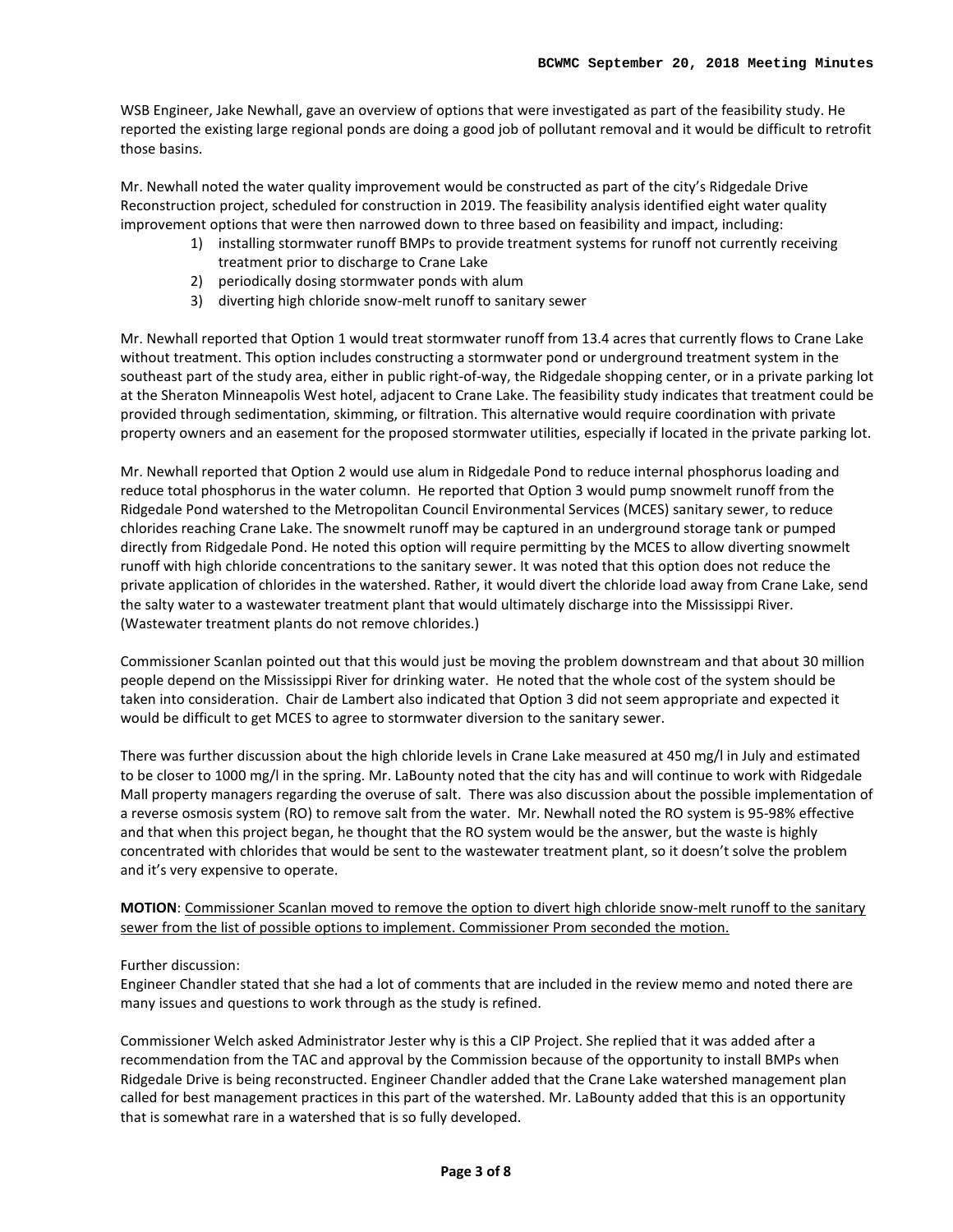Commissioner Monk noted there are close to 100 acres of impervious surfaces around Ridgedale and that this is a huge opportunity to develop an initiative that could be used as a demonstration project. He thought this seemed too good to not pursue. He went on to say he couldn't think of a better opportunity/situation to look at strategies to come up with something bigger and more impactful.

Commissioner Harwell said she likes the idea of pursuing public-private partnerships and agreed that chlorides are a huge issue. She disagreed with eliminating options at this point. Commissioner Welch agreed that nothing needed to be eliminated at this point. Commissioner Prom removed his support for the motion.

Administrator Jester spoke about how watersheds throughout Hennepin County are using some of BWSR's Watershed Based Funding to 1) determine barriers to implement best practices for lowering salt use among private applicators and 2) developing a program to overcome the barriers. Commissioner Prom added that this is the perfect site to study chlorides.

### **VOTE ON MOTION:** Upon a vote the motion failed with 1 aye and 8 nays. [Robbinsdale voted aye; all others voted nay.]

Commissioner Monk pointed out that the good part of this situation is that the current stormwater management system is handling the total phosphorus pollution and since it is 100% developed there are few options. He reiterated his idea to concentrate on chloride and total suspended solids removal. He asked if all possible options were truly evaluated. Commissioner Harwell stated that all options were already evaluated and that these three options have been selected as the best options. Administrator Jester agreed that other options were considered and the options presented made the most sense. She also noted that she and Commission Engineers had met with the city and WSB to review the various options and they agreed that these made the most sense for this CIP project.

The Commission Engineer's comments will be reviewed and a revised feasibility study will be brought to a future meeting.

#### **B. Consider Approval of Additional Carp Survey Work in Schaper Pond**

Commission Engineer Wilson provided background about Schaper Pond and the BCWMC Diversion Project installed in 2016. He reminded Commissioners that monitoring indicates the pond is exporting more total phosphorus to Sweeney Lake than is coming into the pond from the south. He reported that the northwest lobe is about 8 feet deep and the results of the 2018 water monitoring include the following results:

- The bathymetric survey indicates that some sedimentation has taken place in areas of the pond, but that it is unlikely that those changes have greatly altered the settling or treatment capacity in the northwest corner of the pond.
- Water quality monitoring confirms that pollutant concentrations increase as the flow moves through the pond. In other words, pollution levels leaving the pond are high. However, the total phosphorus doesn't appear to be releasing from anoxic sediment in the northwest lobe.
- The first carp survey estimated the carp population in the pond that day to be 227 individuals, with an average mass between 4 and 5 pounds. The biomass for the pond at that time was about 368 kilograms/hectare, which is nearly four times the recommended threshold for carp management. The second survey resulted in the capture of 37 carp in one hour of electrofishing. Most of the carp were captured in the deeper-water portion of the northwest lobe. Six of the 37 carp were young of year (YOY), making it very likely that successful recruitment (i.e., fish surviving to enter the fishery or a mature life stage) occurred this year.

Engineer Wilson described his recommendation to expand the scope of the third carp survey to include tagging the carp with transmitters to track their movements between the pond, downstream into Sweeney Lake, and upstream from the pond.

**MOTION:** Commissioner Welch moved to approve the expanded carp survey for up to \$35,000. Alt. Commissioner Monk seconded the motion.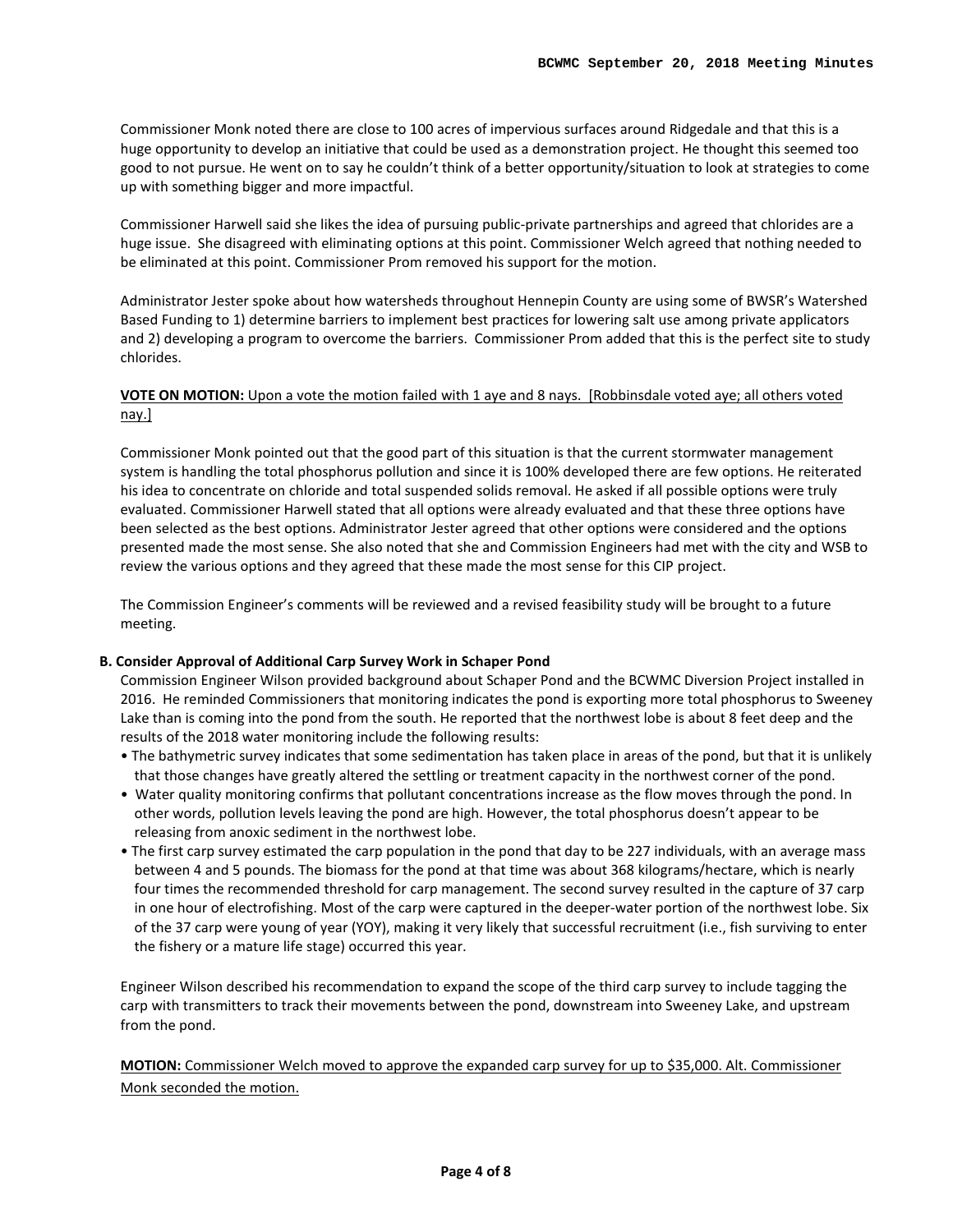#### Discussion:

The Commission asked why the carp couldn't just be removed. Engineer Wilson reported that it would be beneficial to collect better data to find a long-term solution.

Commissioner Prom and Plymouth TAC member Scharenbroich found it unfortunate that more data collection is needed before action is taken. Commissioners Welch and Scanlan noted that data collected now would help address carp long-term; an investment in the future.

Engineer Wilson explained that the third carp survey represents an opportunity to begin gathering the kind of data needed to make future carp management decisions, including information about carp recruitment and mobility throughout the Sweeney Branch system. To guide that decision-making, it will be important to know whether the current carp population survives and/or remains in Schaper Pond year-round or if the carp are moving back and forth between Sweeney Lake and/or upstream water bodies.

#### **VOTE**: Upon a vote, the motion passed 8-1. [Plymouth voted against, all others voted aye.]

#### **C. Review Results of Comparative Analysis of Linear Projects: Water Quality Treatment Outcomes**

Commission Engineer Chandler reminded commissioners that in May of 2017, the Commission approved revisions to the BCWMC's water quality performance standards for linear projects. She noted the previous 2015 standards required MIDS treatment for linear projects when the project would result in 1 acre of new/fully reconstructed impervious. She reported the revised/current 2017 standards require treatment for linear projects when the project results in 1 acre of net new impervious. She noted the BCWMC standard is to capture and retain 1.1 inches off the net new impervious area and follow flexible treatment options if volume reduction BMPs are not feasible or not allowed.

Engineer Chandler reported that at the June 2017 Commission meeting, the Commission requested an analysis comparing the revised linear project standards and the previous MIDS standards on linear projects reviewed by the BCWMC after the BCWMC revised the standards. Engineer Chandler walked through a table of the 11 linear projects, the required water quality treatment volume under previous and current requirements, and the amount of treatment that was provided. In summary, none of the 11 linear projects triggered water quality treatment per the current requirements, whereas 8 of the 11 projects would have triggered water quality treatment per the previous requirements. For the 8 projects that would have triggered water quality treatment per the previous requirements, the total required treatment volume would have been 1.11 acre-feet.

Mr. Scharenbroich noted that cities are still doing water quality improvements even if they weren't reported to the Commission, so the table incorrectly states that no treatment resulted. There was support among TAC members and Commissioner Harwell to leave the current requirements in place, noting the difficulty in infiltrating in narrow rights of way and limited space elsewhere to accommodate treatment. Commissioner Welch stated that the Commission made the decision to revise the requirements without data and that at the time he didn't see the logic in taking an entire category of impervious surface off the table for requirements. He stated that he wants to find a path forward so the Commission's regulatory framework looks at these projects for improvements that make sense.

#### **MOTION**: Commissioner Harwell moved to have the Commission review water quality improvements that were actually implemented with these projects. Commissioner Scanlan seconded the motion.

Discussion: Engineer Chandler noted that she could bring additional information about the treatment cities are implementing and not reporting to the Commission.

Commissioner Monk explained that he has been on both sides of this issue and stated that treatment missed on only 1.17 acre-feet isn't significant. He thought it will be difficult to look at MIDS latest treatment and allowances and see whether we should go back. He was not excited to ask the cities to provide data that may be tough to get because the numbers won't warrant any immediate action.

Commissioner Welch said he's not going to support this motion because more data won't mean progress forward.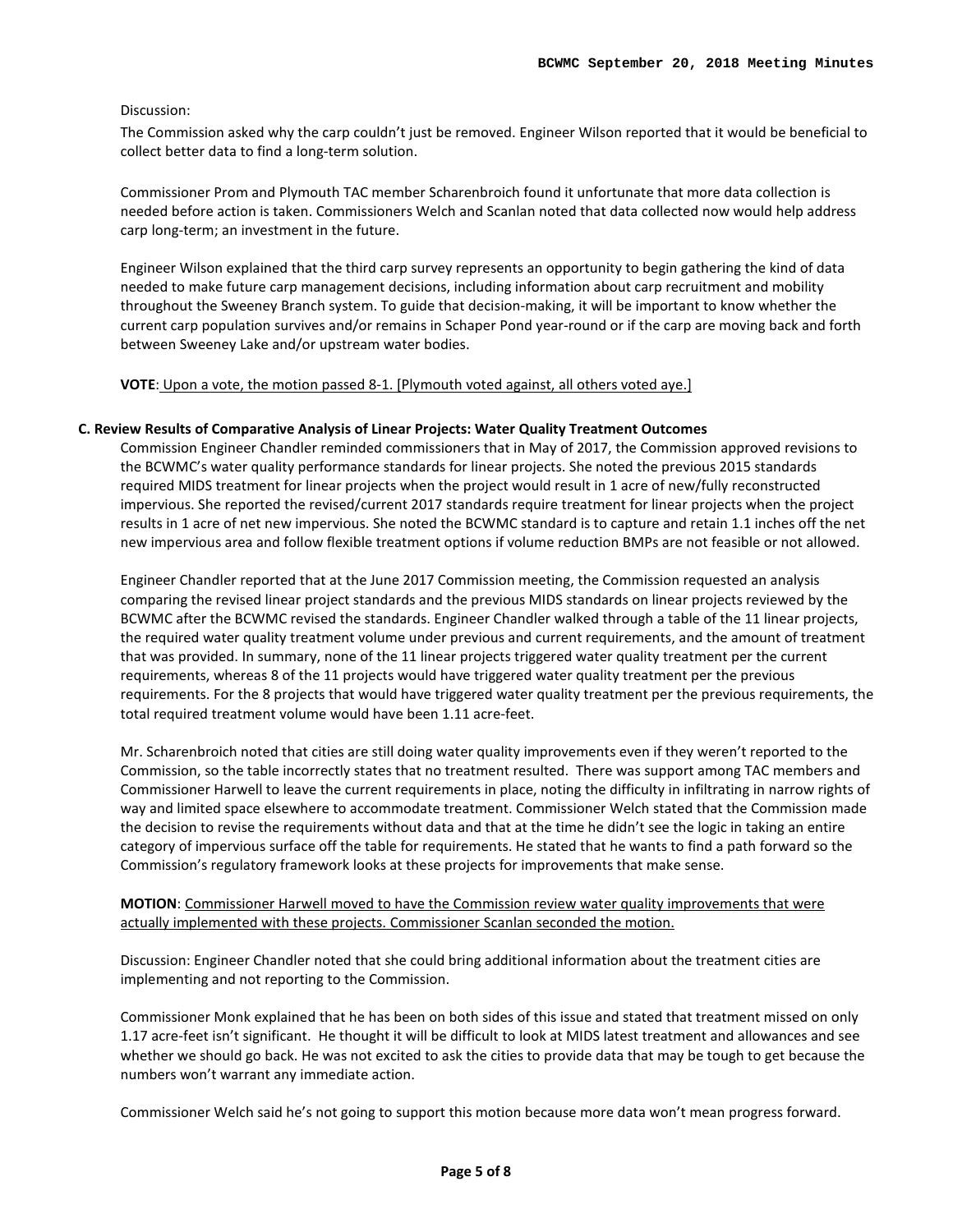Mr. Scharenbroich restated that this is discrediting the cities' work that has been done and that the cities' work isn't reflected in the memo. Chandler agreed that the memo should be revised because it doesn't adequately reflect the cities' work.

# **VOTE**: Upon a vote, the motion failed 4-5. [Cities of Medicine Lake, Minneapolis, Minnetonka, Plymouth, and Robbinsdale voted against.]

Commissioner Welch added that he realizes the table is incomplete and that the cities are implementing improvements. He asked the Commission Engineer to give some thought about how to move forward. Engineer Chandler agreed to continue to track this data so it can be revisited in the future.

Commissioner Prom noted that he needed to leave the meeting but wanted to acknowledge Derek Asche's work with the Commission as the TAC member from Plymouth. He noted Mr. Asche took a job with Maple Grove. A certificate of appreciation was given to Commissioner Prom to pass along to Mr. Asche.

[Commissioner Prom departs. Alt. Commissioner Byrnes becomes the voting member from Plymouth.]

#### **D. Consider Approval of Resolution Approving Golden Valley Surface Water Management Plan**

Administrator Jester reminded commissioners that at the June meeting, the Commission approved the submittal of comments on the Golden Valley Surface Water Management Plan (SWMP). She noted the city revised the plan according to the Commission's comments and the plan is consistent with the Bassett Creek Watershed Management Plan and requirements. Staff recommended approval of the resolution.

**MOTION**: Commissioner Scanlan moved to approve the resolution approving the Golden Valley Surface Water Management Plan. Commissioner Harwell seconded the motion.

**MOTION**: Commissioner Welch moved to amend the motion to revise the resolution language to reflect the fact that the Commission considered comment from the Metropolitan Council. Commissioner Harwell seconded the motion. Upon a vote, the motion carried 9-0.

**VOTE** on original motion carried 9-0.

#### **E. Consider Approval of Northwood Lake Improvement Project (NL-1) Final Report**

Megan Albert, TAC member from New Hope, gave a PowerPoint presentation of the Northwood Lake Improvement Project. She reported that the project treats stormwater runoff from 110 acres of previously untreated urban land and was designed to reduce phosphorus loadings to the lake by an estimated 22 pounds per year. At the east end of the lake in Northwood Park the project included design and construction of a pre-treatment device, a 160,000-gallon underground stormwater re-use chamber, pump house, distribution system to irrigate 6.4 acres of adjacent ball fields, and an overflow structure directed into a series of linear rain gardens for treatment prior to discharging into Northwood Lake. At the west end of Northwood Lake, a wet ponding basin was constructed to treat stormwater runoff from backyards and Jordan Avenue.

Ms. Albert recounted how when this project was brought to the Commission in 2015 it was originally identified to create a pond, but the community was very opposed to losing park space for the pond. Hence, the underground system was installed.

[Commissioner Harwell departs.]

**MOTION**: Commissioner Welch moved to approve the Northwood Lake Improvement Project Final Report. Alt. Commissioner Byrnes seconded the motion. Upon a vote, the motion carried 8-0 [City of Golden Valley absent from the vote.]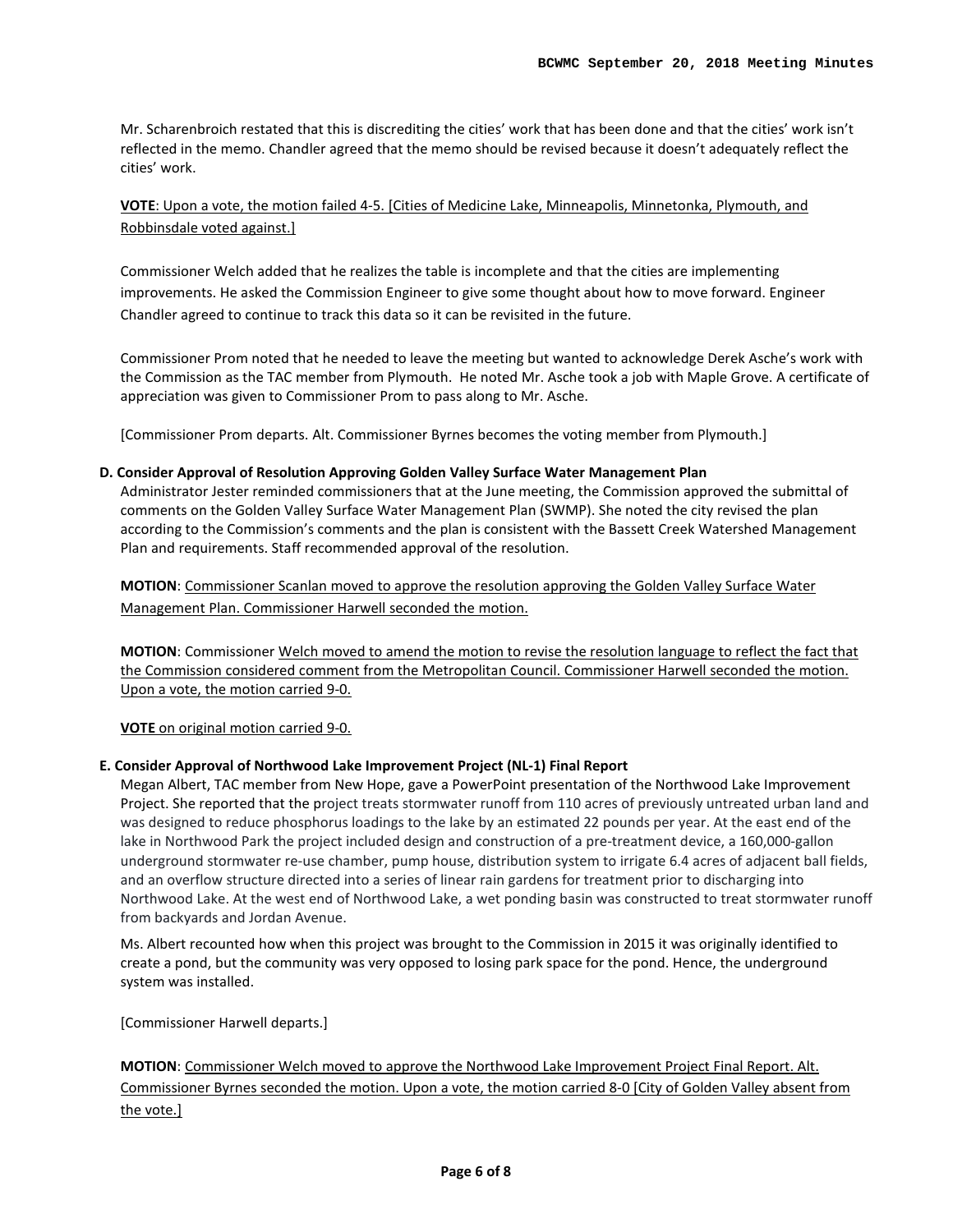**F. Approval of Grant Agreement for BWSR's Watershed Based Funding Grant Program** (moved from consent agenda)

Commissioner Welch noted that section 5 of the agreement includes a provision stating that penalties can be assessed at a rate up to 150% of the grant agreement. He noted that he finds this to be very heavy-handed and inappropriate. Attorney Gilchrist agreed and stated that penalty provisions in contracts aren't allowed.

**MOTION**: Commissioner Welch moved to approve the agreement and authorize the chair to execute the agreement with direction to the Commission's Legal Counsel to use his discretion in commenting on the penalty provision. Alt. Commissioner Byrnes seconded the motion. Upon a vote, the motion carried 8-0 [City of Golden Valley absent from the vote.]

## **7. COMMUNICATIONS**

**A. Administrator's Report – Administrator Jester noted her written report in the meeting packet and also noted the following:** 

- i. Smart Salt Certification Course 19 are currently registered
- ii. Workshop for Lake Groups: Options for Organizing Date is set for Oct. 3<sup>rd</sup> at Plymouth City Hall. Freshwater will facilitate the workshop; three presenters are lined up.
- iii. Hennepin County Chloride Consortium Previously discussed under 5A.
- iv. Metro Blooms Event: Mapping Resilient Cities An event regarding pollinator mapping that is by invitation only.
- v. Three Rivers Park District Survey May interest Commissioners
- vi. Reminder of WEDNESDAY November 14th Commission Meeting

#### **B. Chair**

i. Nothing to report

#### **C. Commissioners**

- i. Report on Golden Valley Arts & Music Festival Commissioners Scanlan, Harwell and Welch were there and appreciated talking with residents.
- ii. Certificate of Appreciation for Derek Asche Already covered.

Commissioner Scanlan reported that he attended the AIS research workshop and learned a great deal.

#### **D. TAC Members**

i. Nothing to report

#### **E. Committees**

i. Education Committee met to work on BCWMC educational sign at Westwood Hills Nature Center.

### **F. Legal Counsel**

i. Nothing to report

#### **G. Engineer**

i. Tunnel inspection update – Hopefully will be scheduled for Tuesday, Oct. 30<sup>th</sup> with the Commissioner tour the following day. The Army Corps of Engineers has yet to approve a drawdown of the River's pool to accommodate the inspection.

Engineer Chandler noted that Mag Rattei from Barr Engineering also attended the AIS research workshop and brought back new information on possible control methods for various AIS.